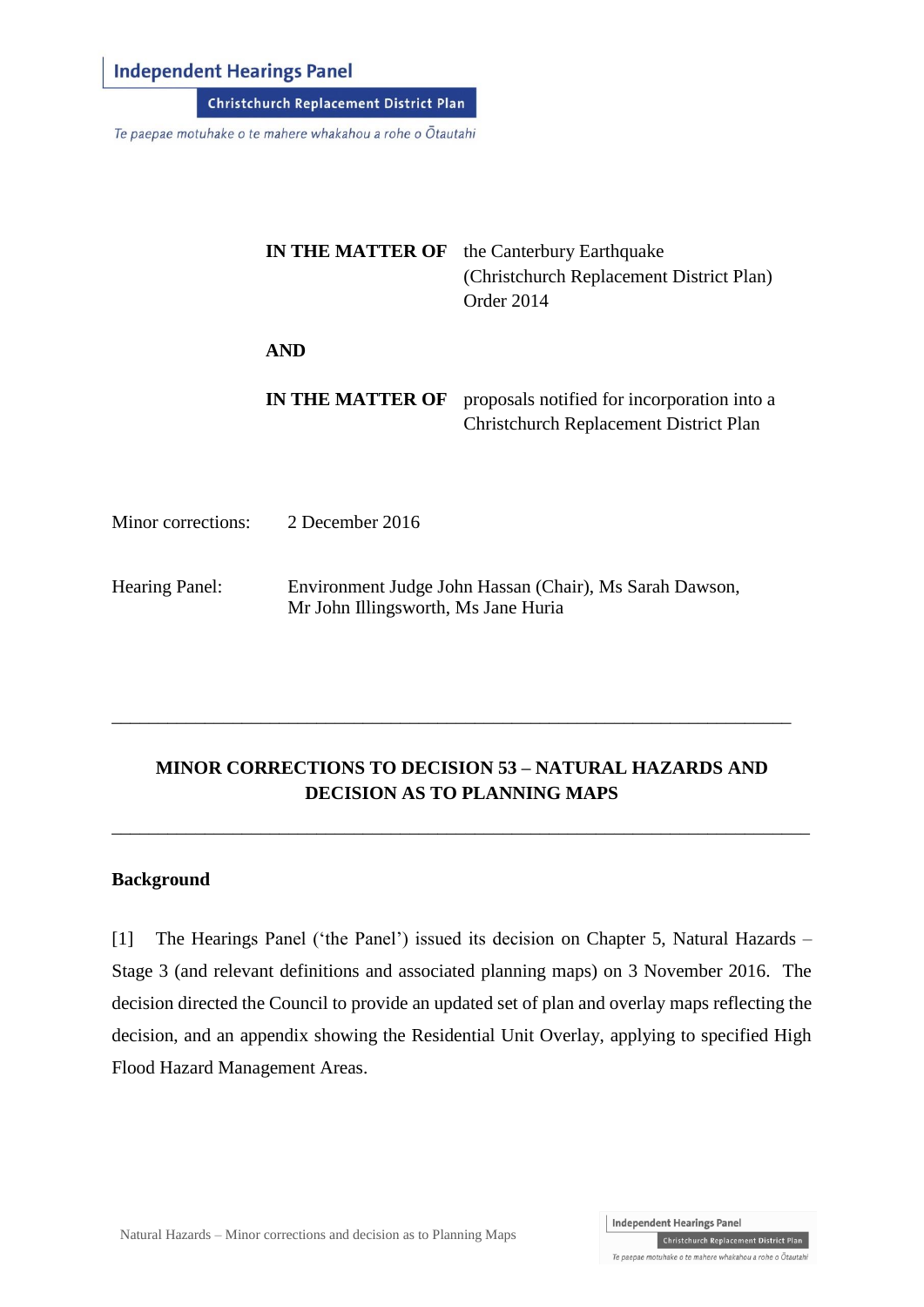[2] We have received one application for minor corrections from the Christchurch City Council<sup>1</sup> ('the Council'). In addition, we received correspondence from Mr and Mrs Raymond and Pauline McGuigan regarding maps filed with closing submissions by the Council.<sup>2</sup> We address these in turn below.

[3] A final set of planning maps was filed with the Independent Secretariat on 24 November 2016.

#### **Decision as to minor corrections**

[4] Clause 16 of Schedule 3 to the Canterbury Earthquake (Replacement District Plan) Order 2014 ('OIC'/'the Order') provides that:

- (1) The hearings panel may, at any time, issue an amendment to a decision to correct a minor mistake or defect in a decision of the panel.
- (2) This power includes the power to amend or correct a proposal, provided that the amendment or correction is made before the proposal becomes operative in accordance with clause 16 of this order.

[5] The Council has set out in its application a summary of the jurisdiction for minor corrections, which we adopt. We note that some of the corrections also require revisiting our previous decisions on Natural Hazards. Where we undertake such changes, we do so in accordance with our powers under Clause 13 (5) and (6) of the Order.

#### *Corrections sought by the Council*

1

[6] We have reviewed the corrections sought by the Council. Corrections with which we agree are attached in Schedule 1. For the Te Waihora / Lake Ellesmere Flood and Wairewa / Lake Forsyth Management Areas, while we accept the substance of the Council's submission, we have taken a different approach to the formatting of the minor corrections. That is, we replace P1 with a combined version of P11 and P12 (rather than just deleting P1). This is because it places the most common type of consent likely to occur at the front of the table in a

<sup>&</sup>lt;sup>1</sup> Memorandum of counsel for Christchurch City Council requesting corrections to Decision 53 Natural Hazards (Stage 3), 15 November 2016.

<sup>&</sup>lt;sup>2</sup> Email correspondence received by the Secretariat on 8 November 2016.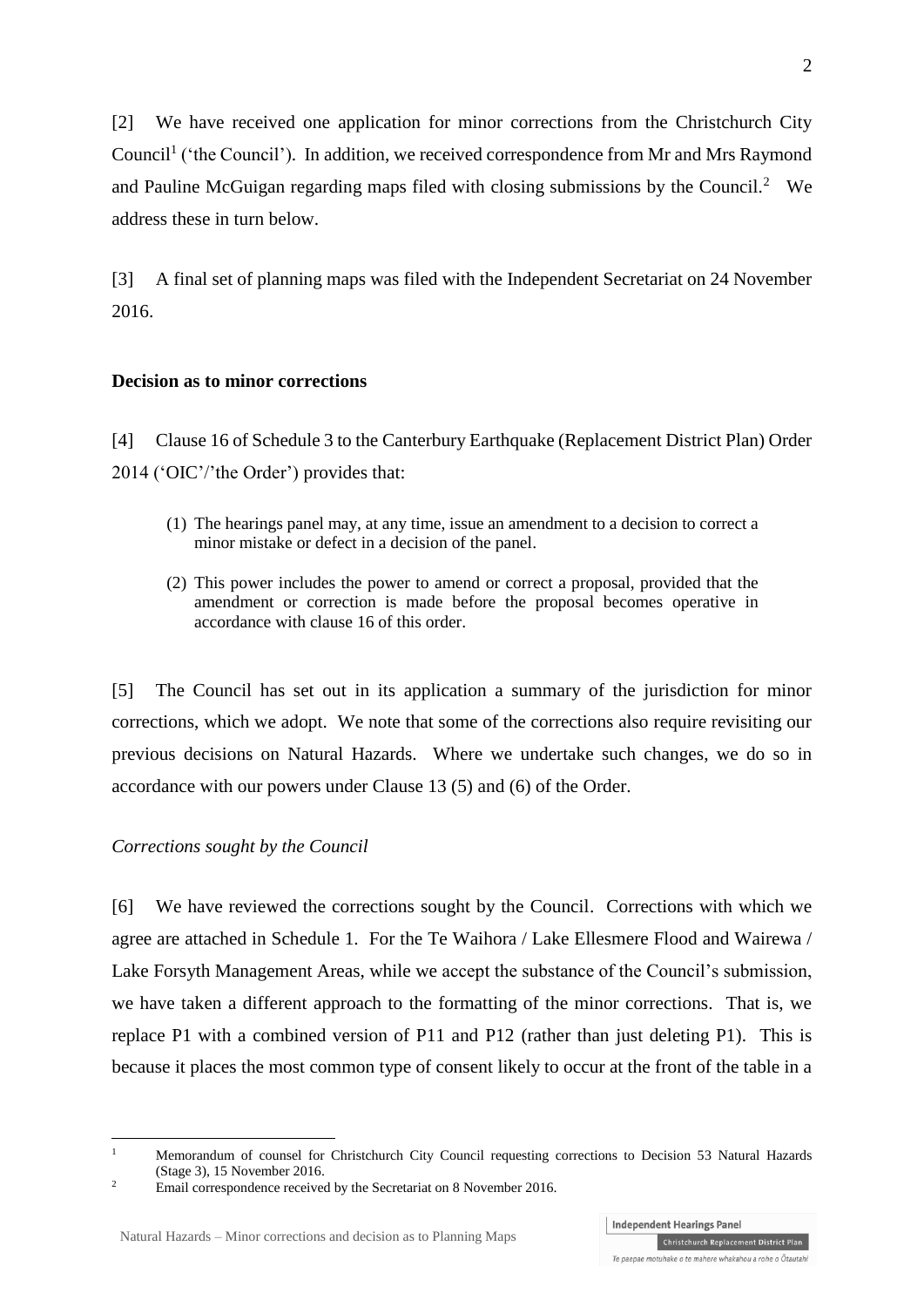logical order. Consequential re-numbering therefore differs from the Council's application in relation to those flood management areas.

[7] Where we do not agree to the change sought, we address these below.

#### *Exemptions to Flood Management Area rules*

[8] The Council has sought the inclusion of the following text in Rule 5.5.1.1: Exemptions relating to this rule can be found in Rule 5.5.1.3 and 5.5.1.4.

[9] We do not make the change sought, as the exemption in Rule 5.5.1.3 does not exempt the activity from any flooding rule. Rather, it is an exemption for the daylight recession plane rule.

#### *Inclusion of Specific Purpose Zones in higher earthworks thresholds in the FMA*

[10] The Council has sought the inclusion of Specific Purpose Zones in the same earthworks category as Commercial and Industrial Zones. No reference is made to submissions that could be relied upon for this change. Nor does the Council satisfy us that such a change would be of minor effect. The Council's requested change is not consistent with the Council's Revised Version, which provided for different earthworks thresholds for 'other' zones. Therefore, we decline the request.

*Amending text to table titles for Table 5.5.4.1b and Table 5.5.4.1c*

[11] We do not make any changes in relation to this request as we find it is unnecessary and that the provisions are sufficiently clear.

*Applying Rule 5.5.5.2 RD1 to the entire Flood Ponding Management Area*

[12] The Council sought the following change to Rule 5.5.5.2 RD1 in relation to the Flood Ponding Management Area:

Filling and excavation within **Henderson Basin Flood Ponding Management Areas** for the creation and enhancement of:

**Independent Hearings Panel**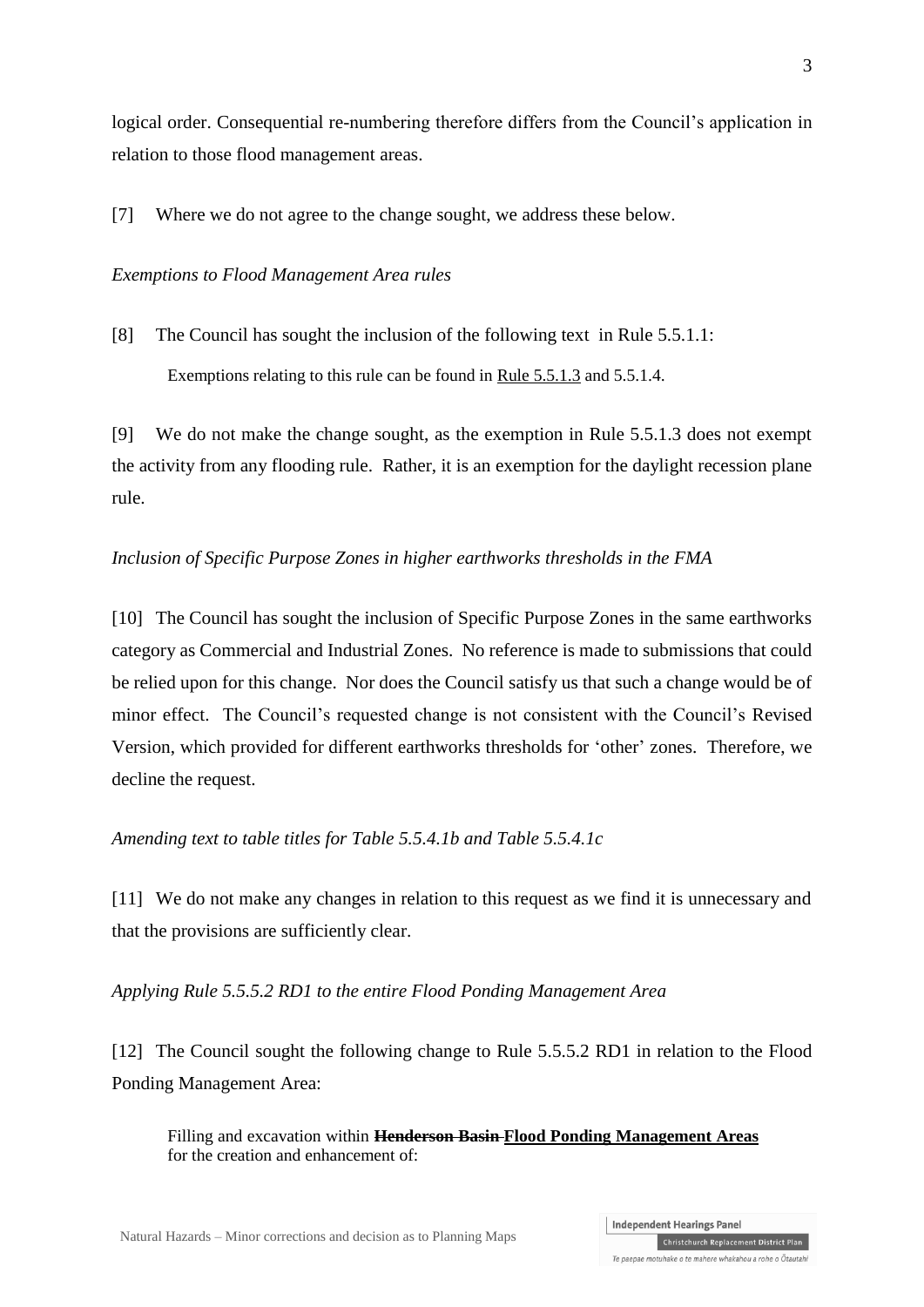a. waterbodies, wetlands or public accessways associated with the recreation values of the waterways or wetlands **within the basin**; and…

[13] The Council has submitted that this must apply to all Flood Ponding Management Areas, not just Henderson's Basin, as the second column refers to the Avon, Heathcote and Styx Rivers.

[14] The rule in our decision was notified as RD2, and is a specific activity only related to Hendersons Basin. Our decision added stormwater treatment, attenuation and compensatory storage. We are not aware of any submissions seeking that the provisions be applied more widely. We observe that the matters of discretion in the second column also relate to activities in RD2 and RD3. We are not satisfied that the extension of the provision to the entire Flood Ponding Management Area is minor, and do not agree to the change sought. We note that consent would default to non-complying, and an application can still be made for the activity.

*New permitted activity providing for flood protection works in the High Flood Hazard Management Area*

[15] The Council has sought, as a minor correction, that the Panel provide a new permitted activity that provides for flood protection works in the High Flood Hazard Management Area. We have heard no evidence on this matter, and are not aware of any submissions seeking the change. We are not satisfied that such a change would be of minor effect, and decline the change sought.

[16] Accordingly, we direct changes using our powers under cl 16 of Schedule 3 to the OIC as set out in Schedule 1 attached.

#### **Decision as to Planning Maps**

[17] We have received a copy of the Planning Maps showing the revised Hazard Maps. Following the hearing, we received correspondence from Raymond and Pauline McGuigan regarding the identification of the Flood Management Area on the adjacent Preston's site in the Council's Final Revised Version, which differed from the agreement reached between the Council and the McGuigan's. We confirm that the concern raised has been addressed by the Council, and the maps amended. We confirm them accordingly as set out in Schedule 2.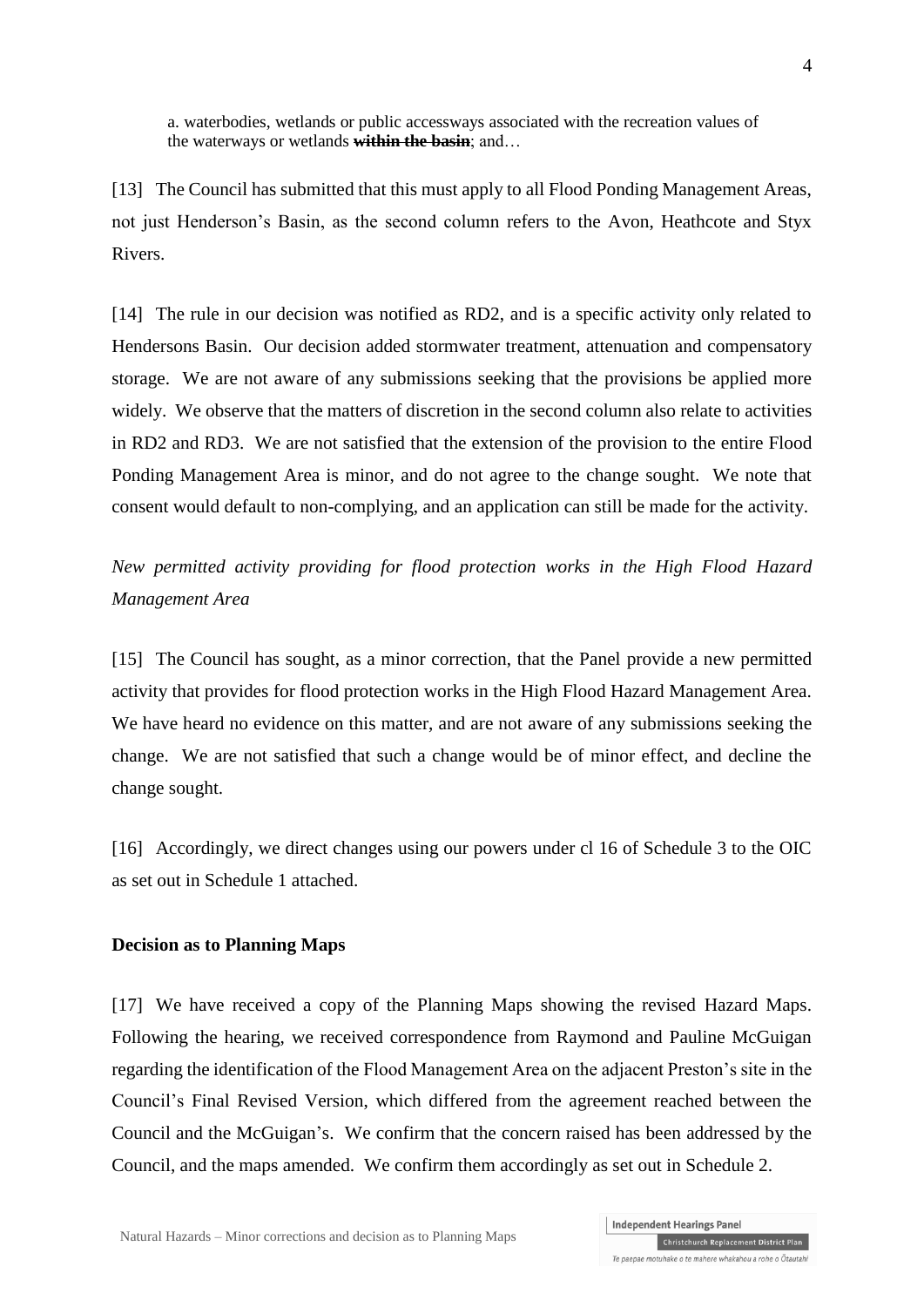For the Hearings Panel:

Environment Judge John Hassan Chair

n

Ms Sarah Dawson Panel Member

 $\overline{\mathbb{C}}$ 

Ms Jand Huria Panel Member

Mr John Illingsworth Panel Member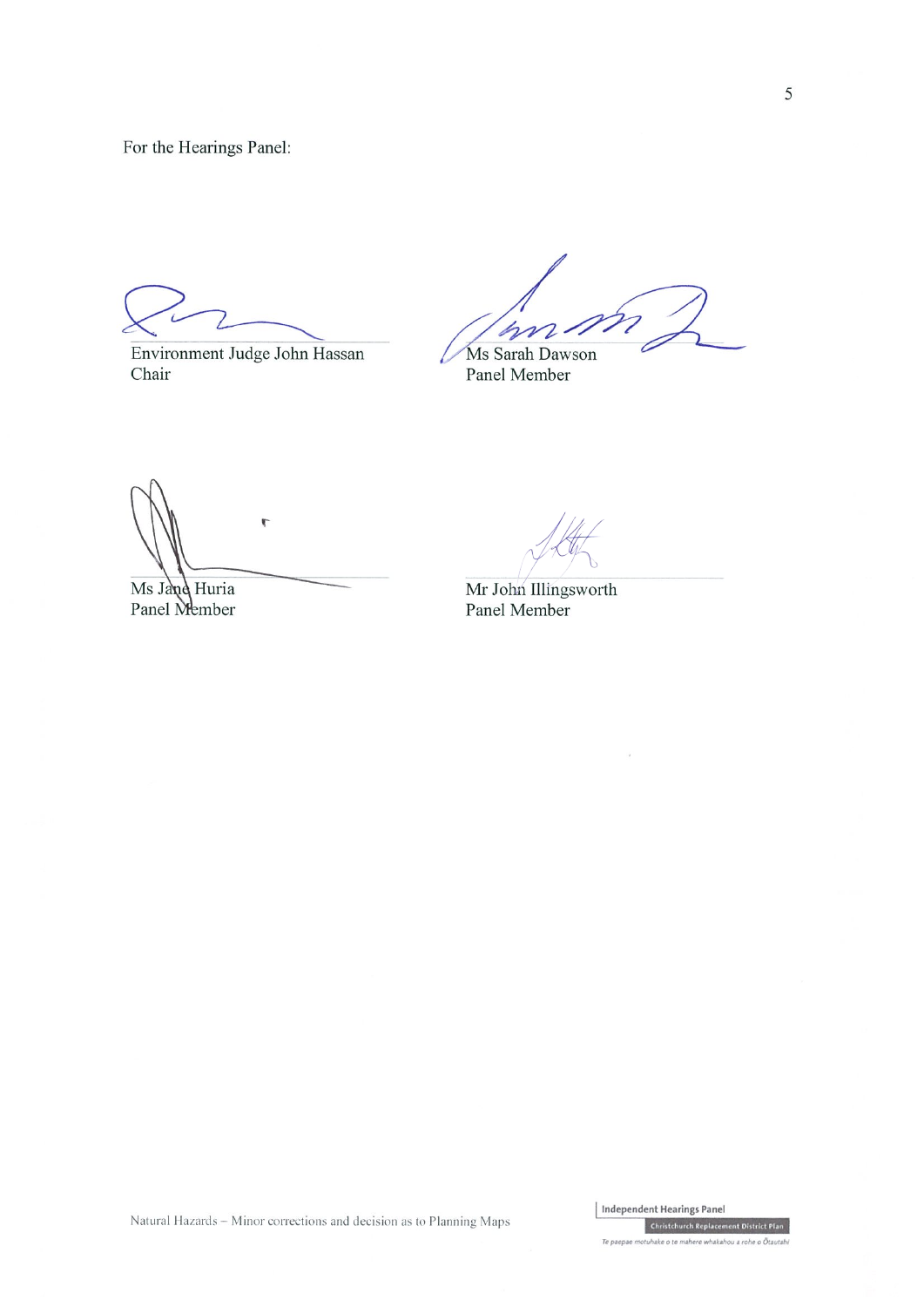## **SCHEDULE 1**

### **Corrections to Decision 53**

| <b>Correction</b>                                                                                                                                                                                                                                                                                                                                                                                                            | <b>Reason</b>                                                                                                                                                                                                                                                                                       |
|------------------------------------------------------------------------------------------------------------------------------------------------------------------------------------------------------------------------------------------------------------------------------------------------------------------------------------------------------------------------------------------------------------------------------|-----------------------------------------------------------------------------------------------------------------------------------------------------------------------------------------------------------------------------------------------------------------------------------------------------|
| Amend paras [113] and [122] to read:                                                                                                                                                                                                                                                                                                                                                                                         | Corrects typographical error.                                                                                                                                                                                                                                                                       |
| Residential Unity Overlay                                                                                                                                                                                                                                                                                                                                                                                                    |                                                                                                                                                                                                                                                                                                     |
| Amend para [151] to read:<br>The Crown submitted that aAs the rule does not apply in<br>any FMA, the Crown noted that there might be no<br>provision for assessment where a FMA overlays an<br>outstanding Natural Feature or Outstanding Natural<br>Landscape such as a Te Waihora / Lake Ellesmere and Fe<br>Wairewa / Lake Forsyth.                                                                                       | Clarifies that this is what the<br>Crown submitted in closing.<br>Also contains correction of<br>statutory acknowledgement<br>name for Wairewa.                                                                                                                                                     |
| Various references in the body of the Decision to Flood<br>Management Area and<br>Flood Management Areas.                                                                                                                                                                                                                                                                                                                    | Amend to read the following<br>areas as singular, but if reference<br>to more than one, then plural:<br>Flood Management Area<br>Te Waihora/Lake<br><b>Ellesmere Flood</b><br>Management Area<br>Wairewa/Lake Forsyth<br>$\bullet$<br>Flood Management Area<br>Waimakariri Flood<br>Management Area |
| Amend Policy 5.3.2.1 to read:<br>a modelled 0.5% AEP (1 in 200-year) rainfall event plus a<br>5% AEP (1 in 20-year) tide event plus 250mm freeboard;<br>OR a modelled 5% AEP (1 in 20-year flood event) plus a<br>0.5% AEP (1 in 200-year) tide event plus 250mm<br>freeboard; OR 11.9m above Christchurch City Council<br>Datum (the maximum 200-year tidal contour) plus 250mm<br>freeboard; whichever is the greater; and | Corrects term.                                                                                                                                                                                                                                                                                      |
| Policy 5.3.4.2 a. Page [58]<br>Provide for site-specific assessment of risk from rockfall<br>and/or cliff collapse, in Rockfall Management Area 1,<br>Rockfall Management Area 2, and/or Cliff Collapse<br>Management Area 2, where appropriate in accordance                                                                                                                                                                | Corrects text in accordance with<br>Decision 15 and clarifies<br>reference in policy.                                                                                                                                                                                                               |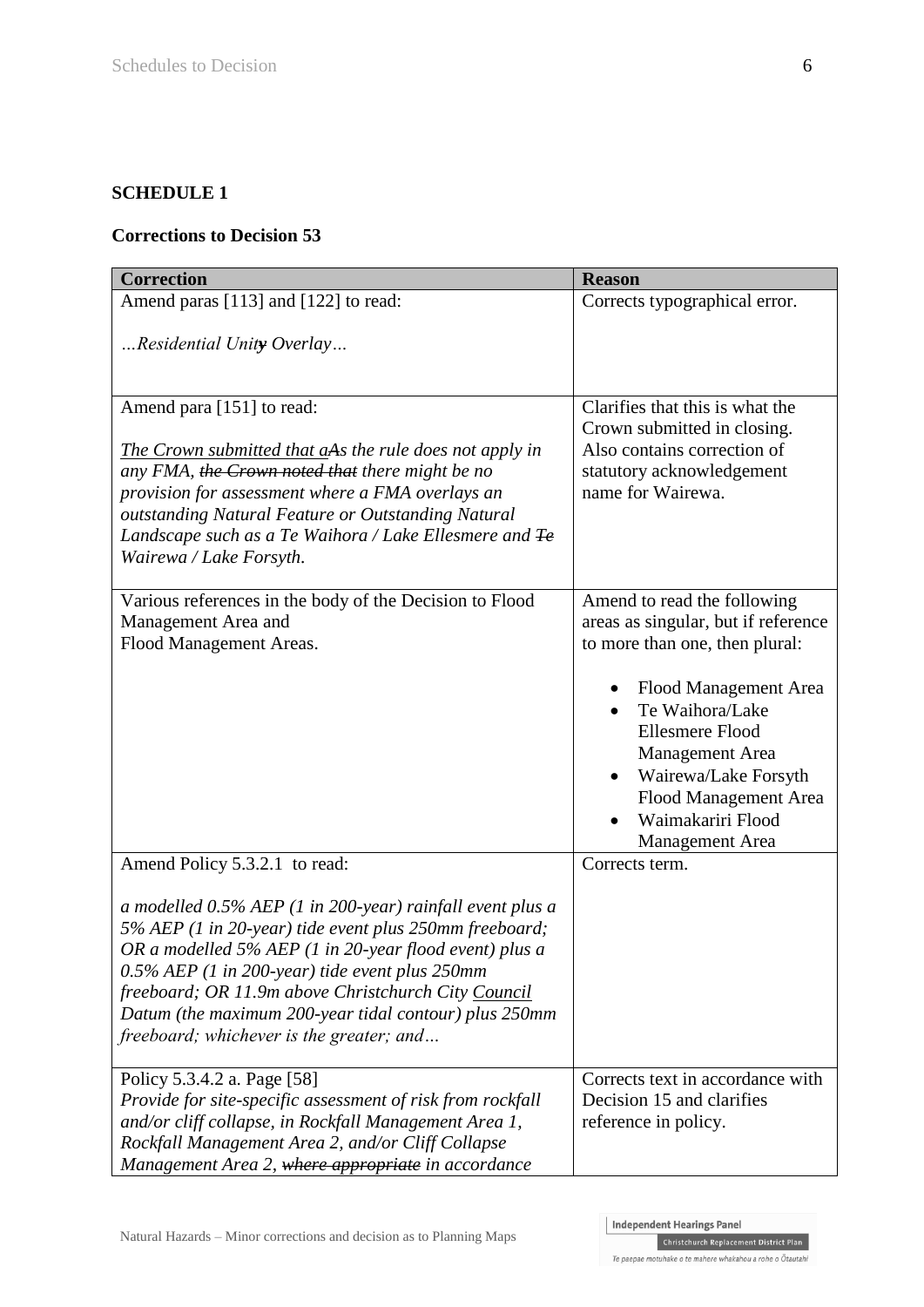| with the method and parameters described in Policy<br>5.3.4.1 $a^5$ (along with all relevant site-specific information)<br>in order to allow for the issue of AIFR certificates.                                                                                                                                                    |                                                                 |
|-------------------------------------------------------------------------------------------------------------------------------------------------------------------------------------------------------------------------------------------------------------------------------------------------------------------------------------|-----------------------------------------------------------------|
| Amend 5.4 a. iii. as follows:                                                                                                                                                                                                                                                                                                       | Corrects typographical error.                                   |
| <i>iii.</i> Rules $5.7 -$ Slope instability.                                                                                                                                                                                                                                                                                        |                                                                 |
| Amend Rule 5.5.1.1 as follows:                                                                                                                                                                                                                                                                                                      | Corrects the application of the<br>Flood Management Area, which |
| The activities listed below are permitted activities where<br>the activity is located in the area shown on the Planning<br>Maps as Flood Management Area (other than in a<br>Transport Zone, where the Flood Management Area rules<br>do not apply), if they meet the activity specific standards<br>set out in Table 5.5.1.1b.     | did not include the Transport<br>Zone.                          |
| Amend Rule 5.5.1.4 a. i. and ii as follows:                                                                                                                                                                                                                                                                                         | Provides a more concise form of                                 |
| Replacement of earthquake-damaged buildings<br>a.<br>(including partial replacement) in the Flood<br>Management Area are exempt from compliance with<br>the requirements of $P1-P4$ in Rule 5.5.1.1, provided<br>that:                                                                                                              | the rule.                                                       |
| i.<br>for Flood Management Areas made operative<br>on 7 June 2016 or [insert Stage 3 operative<br>date], on or before the date at which those<br>Flood Management Areas became operative,<br>the Council has received an application for a<br>Project Information Memorandum (PIM) for a<br>building on a specific site; $\theta$ * |                                                                 |
| for Flood Management Areas made operative<br>ii.<br>on [insert Stage 3 operative date], on or before<br>the date at which those Flood Management<br>Areas became operative, the Council has<br>received an application for a Project<br><b>Information Memorandum (PIM) for a building</b><br>on a specific site;                   |                                                                 |

 $\boxed{\text{Christchurch Replacement District Plan}}$ 

<sup>5.</sup> This method does not take account of hazard mitigation works.

Independent Hearings Panel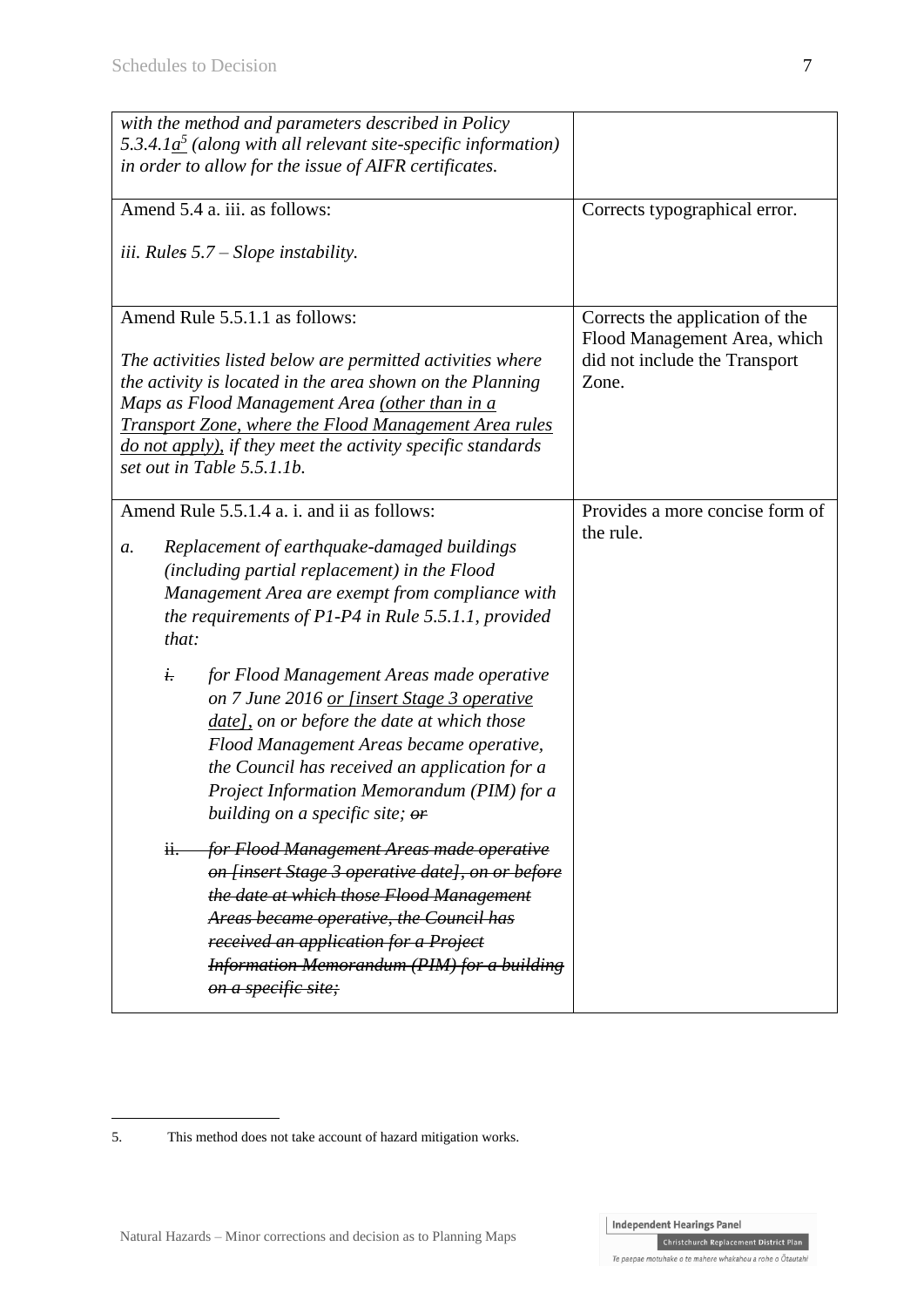| Amend 5.5.1.4 title as follows:                                                                                         |                                                                                  | Addresses the subject matter of          |
|-------------------------------------------------------------------------------------------------------------------------|----------------------------------------------------------------------------------|------------------------------------------|
|                                                                                                                         |                                                                                  | the rule.                                |
| Exemption for buildings in certain circumstances where<br>a PIM or building consent has been issued.                    |                                                                                  |                                          |
|                                                                                                                         |                                                                                  |                                          |
| Amend Rule 5.5.1.4 a. iii                                                                                               |                                                                                  | Amends consequential                     |
| Page [66]<br>$\overline{\mathbf{H}}$ .                                                                                  | $\frac{\partial i}{\partial t}$ in response to that application, the Council has | numbering.                               |
| issued a PIM that confirms the minimum floor level for the                                                              |                                                                                  |                                          |
| building on that site.                                                                                                  |                                                                                  |                                          |
|                                                                                                                         |                                                                                  |                                          |
| Amend all references in the chapter to the following text as<br>follows, by deleting the full stop and adding a hyphen: |                                                                                  | Consistency.                             |
|                                                                                                                         |                                                                                  |                                          |
| These restricted discretionary activities will be assessed                                                              |                                                                                  |                                          |
| against the following criteria:                                                                                         |                                                                                  |                                          |
| Amend Rule 5.5.1.5 RD2 as follows:                                                                                      |                                                                                  | Includes correct reference.              |
| Filling or excavation which is not a permitted activity under                                                           |                                                                                  |                                          |
| P10, P11, P12, or P17 set out in Rule 5.5.1.1, or filling or                                                            |                                                                                  |                                          |
| excavation that exceeds the standards in $P13 \rightarrow P14 - P15$ set                                                |                                                                                  |                                          |
| out in Rule 5.5.1.1.                                                                                                    |                                                                                  |                                          |
| Amend Rule 5.5.2.1 as follows:                                                                                          |                                                                                  | Corrects the application of the          |
| The activities listed below are permitted activities where the                                                          |                                                                                  | Flood Management Area, which             |
| activity is located within the areas shown on the Planning Maps                                                         |                                                                                  | did not include the Transport<br>Zone.   |
| as Te Waihora/Lake Ellesmere or Wairewa/Lake Forsyth Flood                                                              |                                                                                  |                                          |
| Management Areas (other than in a Transport Zone, where                                                                 |                                                                                  |                                          |
| the Flood Management Area rules do not apply), if they<br>meet the activity specific standards set out in this table.   |                                                                                  |                                          |
|                                                                                                                         |                                                                                  |                                          |
| Delete Rule 5.5.2.1 P1 in its entirety and replace with:                                                                |                                                                                  | Amended for conciseness,                 |
|                                                                                                                         |                                                                                  | removing duplication of rules            |
| PI<br>New buildings and                                                                                                 | a. Minimum floor levels                                                          | between P1, and P11 and P12.             |
| additions to existing<br>buildings unless                                                                               | shall be the level<br>specified in the Minimum                                   | P11 and P12 combined, and<br>replace P1. |
| specified in Rule                                                                                                       | <b>Floor</b> Level                                                               |                                          |
| 5.5.2.1 P2-P6                                                                                                           | Certificate (refer to Rule                                                       | Consequential changes as a               |
|                                                                                                                         | 5.5.2.2)                                                                         | result of replacing provisions.          |
| Delete Rule 5.5.2.1 P11 and P12 as a consequence of                                                                     |                                                                                  |                                          |
| inserting P1 above.                                                                                                     |                                                                                  |                                          |
|                                                                                                                         |                                                                                  |                                          |
| Renumber Rule 5.5.2.1 P13 to P11.                                                                                       |                                                                                  |                                          |
| Amend Rule 5.5.2.1 P10 as follows:                                                                                      |                                                                                  |                                          |
|                                                                                                                         |                                                                                  |                                          |

**Christchurch Replacement District Plan**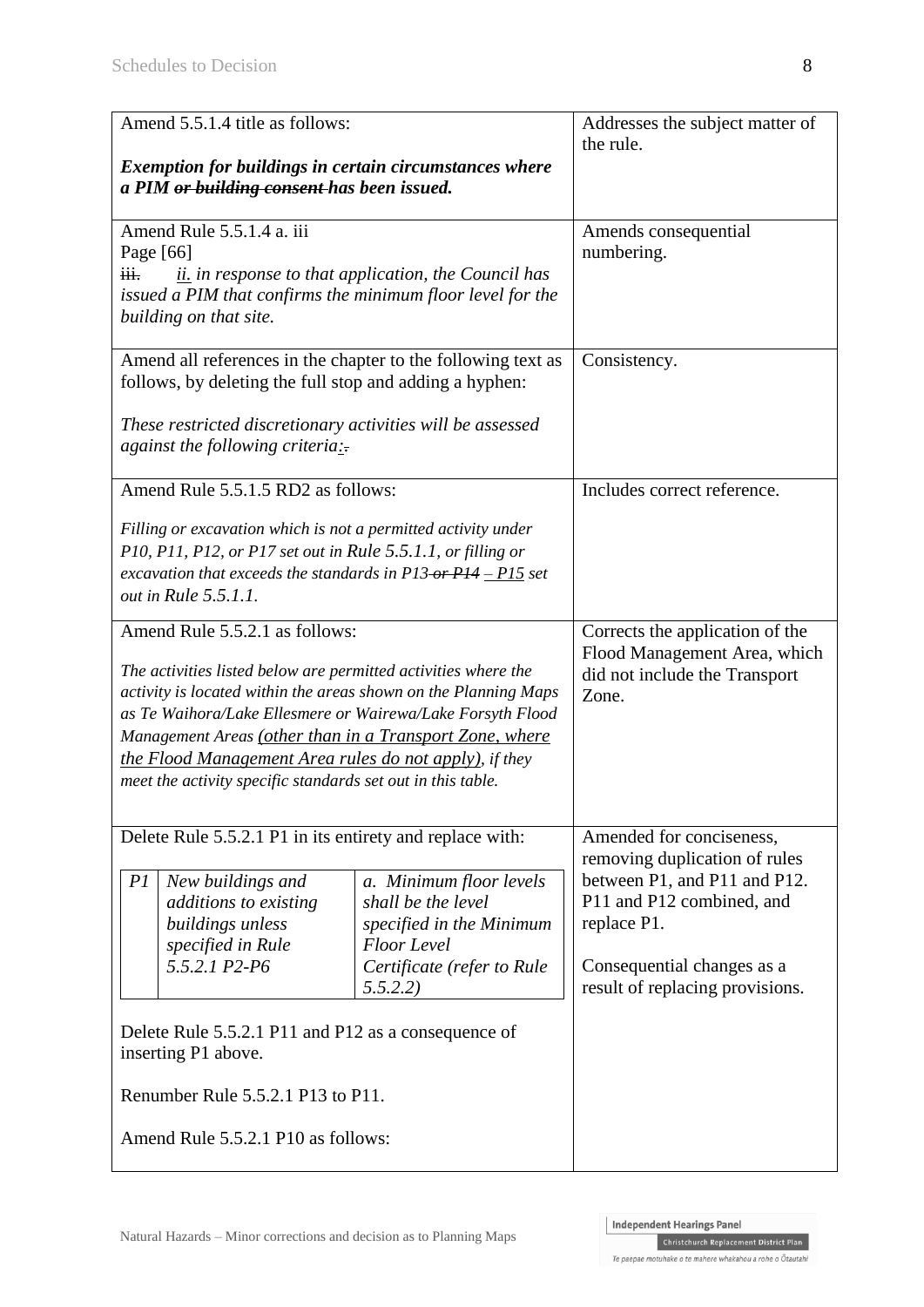| <i>P10</i><br>Filling or excavation that is not provided for<br>under Rule 5.5.2.1 P7-P9 or P13P11.                                                                                                                                                                                                                                                                                                                                                                                                                                                                                                     |                                                                             |
|---------------------------------------------------------------------------------------------------------------------------------------------------------------------------------------------------------------------------------------------------------------------------------------------------------------------------------------------------------------------------------------------------------------------------------------------------------------------------------------------------------------------------------------------------------------------------------------------------------|-----------------------------------------------------------------------------|
| Amend Rule 5.5.2.4 RD1 as follows:                                                                                                                                                                                                                                                                                                                                                                                                                                                                                                                                                                      |                                                                             |
| RD1<br>New buildings or additions to buildings which<br>are not permitted by the activity status rules<br>and/or activity specific standards for $P1 - P6$ ,<br>P <sub>11</sub> and P <sub>12</sub> set out in Rule 5.5.2.1.                                                                                                                                                                                                                                                                                                                                                                            |                                                                             |
| Any application arising from this rule shall not<br>be limited or publicly notified.                                                                                                                                                                                                                                                                                                                                                                                                                                                                                                                    |                                                                             |
| Amend Rule 5.5.2.4 RD1 as follows:                                                                                                                                                                                                                                                                                                                                                                                                                                                                                                                                                                      |                                                                             |
| RD <sub>2</sub><br>Filling or excavation which is not a permitted<br>activity under P7–P9 or P11P13 set out in Rule<br>5.5.2.1, or filling or excavation that does not<br>meet the standards in P10 set out in Rule 5.5.2.1.                                                                                                                                                                                                                                                                                                                                                                            |                                                                             |
| Amend Rule 5.5.2.2 as follows:                                                                                                                                                                                                                                                                                                                                                                                                                                                                                                                                                                          | Amends numbering and deletes                                                |
| a. For P11 and P12 Rule 5.5.2.1 P1, new buildings or<br>additions to existing buildings within the Te Waihora/Lake<br>Ellesmere and Wairewa/Lake Forsyth Flood Management<br>Areas <del>, but outside the Fixed Minimum Floor Level</del><br>Overlay, shall have a floor level that is greater than or<br>equal to that specified in a Minimum Floor Level<br>Certificate. The Council will issue a Minimum Floor Level<br>Certificate (which will be valid for 2 years from the date of<br>issue) which specifies the design floor level for a building<br>calculated as the highest of the following: | provisions that don't apply<br>within the flood management<br>areas.        |
| Amend Rule 5.5.2.2 a. ii. as follows:<br>ii. flooding predicted to occur in a $0.5\%$ AEP (1 in 200-<br>year) tidal event concurrent with a $5\%$ AEP (1 in 20-year)<br>rainfall event, including 1m sea level rise plus 400mm<br>freeboard, as predicted by the most up to date<br>Christchurch City Council approved model and any<br>relevant field information; or                                                                                                                                                                                                                                  | Amended to record that the<br>Council may not necessarily<br>own the model. |
| Amend Rule 5.5.2.3 a. as follows:                                                                                                                                                                                                                                                                                                                                                                                                                                                                                                                                                                       | Corrects numbering.                                                         |
| For PH and P12-P1 in Rule 5.5.2.1, the applicable<br>daylight recession plane in residential zones shall be<br>determined as if the ground level at the relevant boundary                                                                                                                                                                                                                                                                                                                                                                                                                               |                                                                             |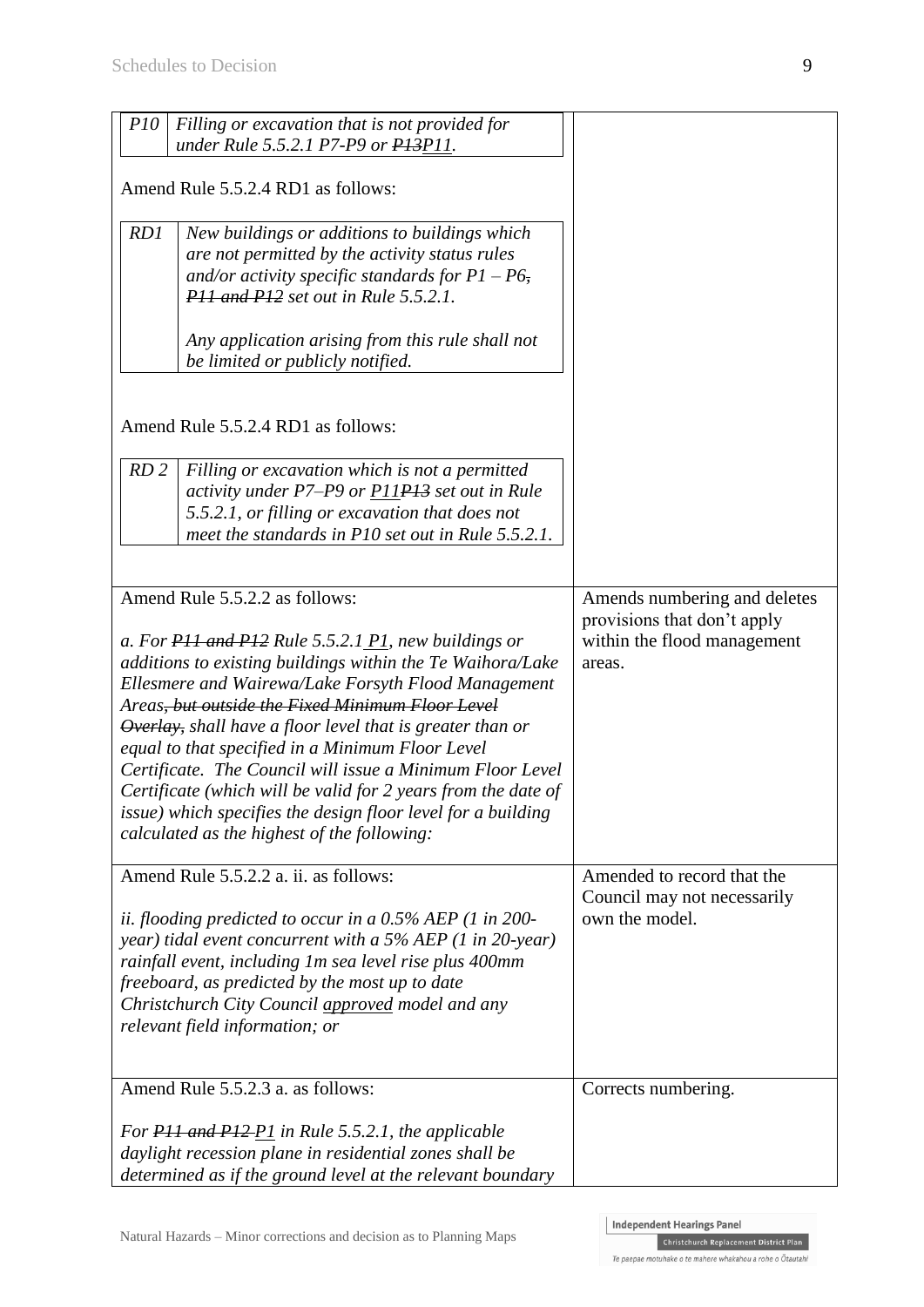| was the minimum floor level specified in the Minimum<br>Floor Level Certificate issued under Rule 5.5.42.2, or<br>natural ground level, whichever is higher.                                                                                                                                                                                    |                                                                                                                                                                                           |
|-------------------------------------------------------------------------------------------------------------------------------------------------------------------------------------------------------------------------------------------------------------------------------------------------------------------------------------------------|-------------------------------------------------------------------------------------------------------------------------------------------------------------------------------------------|
| Amend Rule 5.5.3.1 as follows:                                                                                                                                                                                                                                                                                                                  |                                                                                                                                                                                           |
| The activities listed below are permitted activities where<br>the activity is located within the area shown on the<br>Planning Maps as the Waimakariri Flood Management<br>Area (other than in a Transport Zone, where the Flood<br>Management Area rules do not apply), if they meet the<br>activity specific standards set out in this table. |                                                                                                                                                                                           |
| Amend Rule 5.5.3.1 P13 d. as follows:<br>d. The filling has consent approval. been approved as part<br>of a building consent.                                                                                                                                                                                                                   | Adds clarity to the type of<br>consent being referenced in the<br>rule.                                                                                                                   |
| Amend Rule 5.5.3.1 P15 as follows:<br>New buildings outside the Fixed Minimum Floor Level<br>Overlay unless specified in P1, P2, P3 or P4 in Rule<br>5.5.3.1 or RD1 or RD2 in Rule 5.5.3.3 or NC1 or NC2 in<br><u>Rule 5.5.3.4.</u>                                                                                                             | Removes reference to fixed<br>minimum floor level overlay as<br>it does not currently apply to this<br>flood management area, and<br>improves clarity by referencing<br>specific rules.   |
| Amend Rule 5.5.3.1 P16 as follows:<br>Additions to existing buildings which increase the ground<br>floor area of the building outside the Fixed Minimum Floor<br><b>Level Overlay</b> unless specified in P2, P3 or P4 in Rule<br>5.5.3.1 <u>or RD1 or RD2 in Rule 5.5.3.3 or NC1 or NC2 in</u><br><u>Rule 5.5.3.4.</u>                         | Removes reference to fixed<br>minimum floor level overlay as<br>this does not currently apply to<br>this flood management area, and<br>improves clarity by referencing<br>specific rules. |
| Amend Rule 5.5.3.1 P16 a. as follows:<br>a. Minimum floor levels shall be the level specified in the<br>Minimum Floor Level Certificate (refer to Rule 5.5.13.2).                                                                                                                                                                               | Corrects numbering.                                                                                                                                                                       |
| Amend Rule 5.5.3.2 a. as follows:<br>a. For P15 and P16 in Rule 5.5.3.1, new buildings or<br>additions to existing buildings within the Waimakariri<br>Flood Management Area, but outside of the Fixed<br>minimum Floor Level overlay                                                                                                           | Removes reference to fixed<br>minimum floor level overlay as<br>it does not currently apply to this<br>flood management area.                                                             |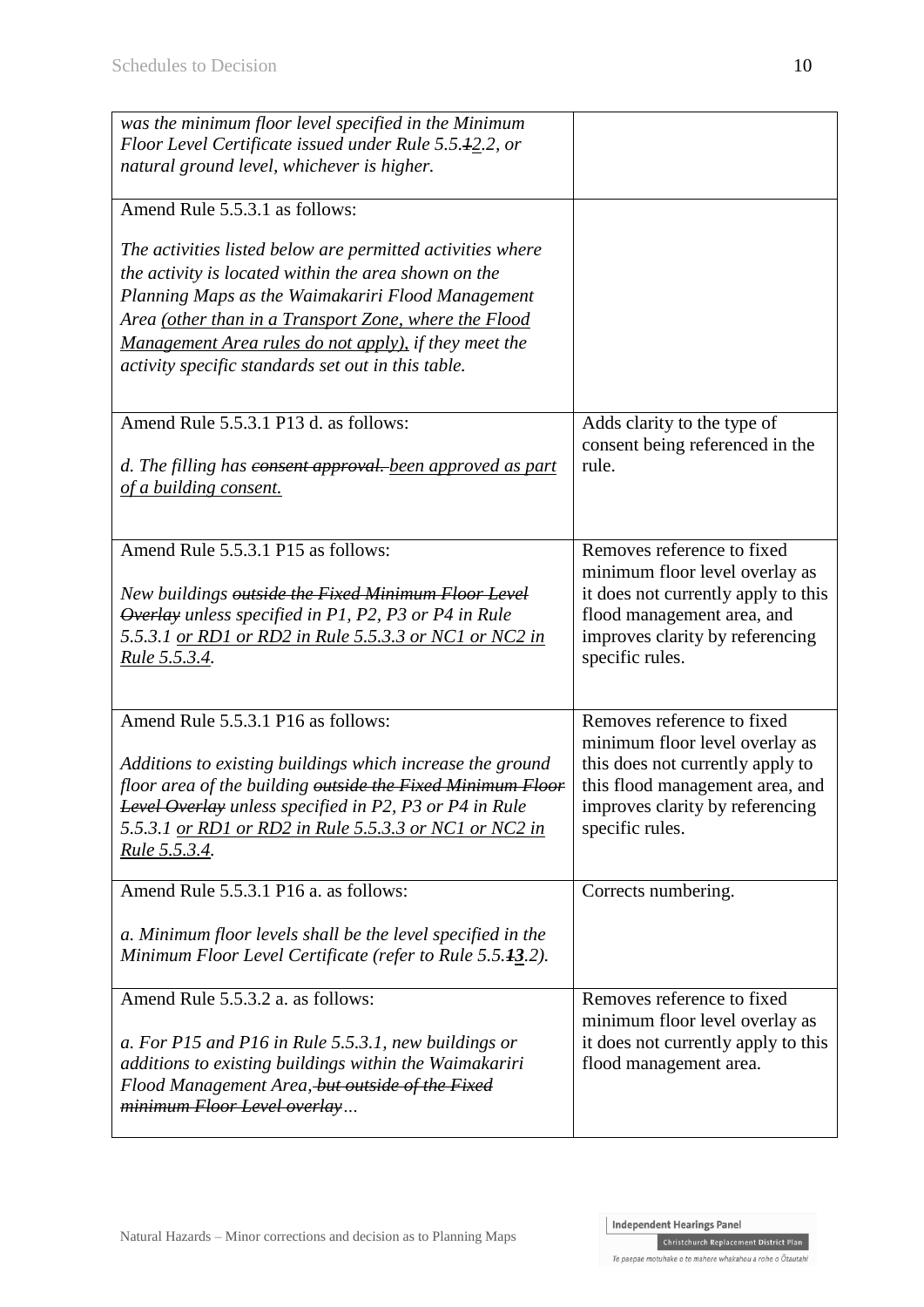|                                          | Amend Rule 5.5.3.2 a. ii. as follows:                                                                                                                                                                                                                               | Amended to record that the  |
|------------------------------------------|---------------------------------------------------------------------------------------------------------------------------------------------------------------------------------------------------------------------------------------------------------------------|-----------------------------|
|                                          |                                                                                                                                                                                                                                                                     | Council may not necessarily |
| Christchurch City Council approved model |                                                                                                                                                                                                                                                                     | own the model.              |
|                                          |                                                                                                                                                                                                                                                                     |                             |
|                                          | Amend Rule 5.5.3.3 RD5 b. as follows:                                                                                                                                                                                                                               | Amended for consistency.    |
|                                          | b. These restricted discretionary activities will be assessed                                                                                                                                                                                                       |                             |
|                                          | against the following criteria.                                                                                                                                                                                                                                     |                             |
| i.                                       | Whether any effects arise from filling or<br>excavation on land stability, flooding, waterways,<br>groundwater and natural ground levels on and/or<br>off site, including:                                                                                          |                             |
|                                          | A. any likelihood of exacerbation of flooding,<br>erosion, or siltation either upstream or<br>downstream of the site;                                                                                                                                               |                             |
|                                          | B. any likelihood of affecting the stability of<br>adjoining land, including its susceptibility to<br>subsidence or erosion;                                                                                                                                        |                             |
|                                          | C. any adverse effects on other properties from<br>disturbances to surface drainage patterns;                                                                                                                                                                       |                             |
|                                          | D. effects on flood storage capacity and function<br>in the immediate area, and any wider effects on<br>the flood storage in the catchment including any<br>compensatory storage proposed; and any effects<br>on existing stormwater and flood protection<br>works; |                             |
|                                          | E. any implications for groundwater and the water<br>table, on or off site; and                                                                                                                                                                                     |                             |
|                                          | F. any benefits associated with flood<br>management.                                                                                                                                                                                                                |                             |
| ii.                                      | Whether there are any benefits arising that enable<br>the reasonable use of the site.                                                                                                                                                                               |                             |
| iii.                                     | Whether any mitigation measures are proposed,<br>their effectiveness and whether, and to what extent<br>there is a transfer of adverse effects to other<br>properties.                                                                                              |                             |
| iv.                                      | Whether any effects arise with regard to access,<br><i>character, ecology and amenity, including:</i>                                                                                                                                                               |                             |
|                                          | A. any adverse effects or benefits for public<br><i>access, natural character or ecology of</i><br>waterways and wetland areas.                                                                                                                                     |                             |
|                                          | <b>B.</b> any adverse effects on amenity values                                                                                                                                                                                                                     |                             |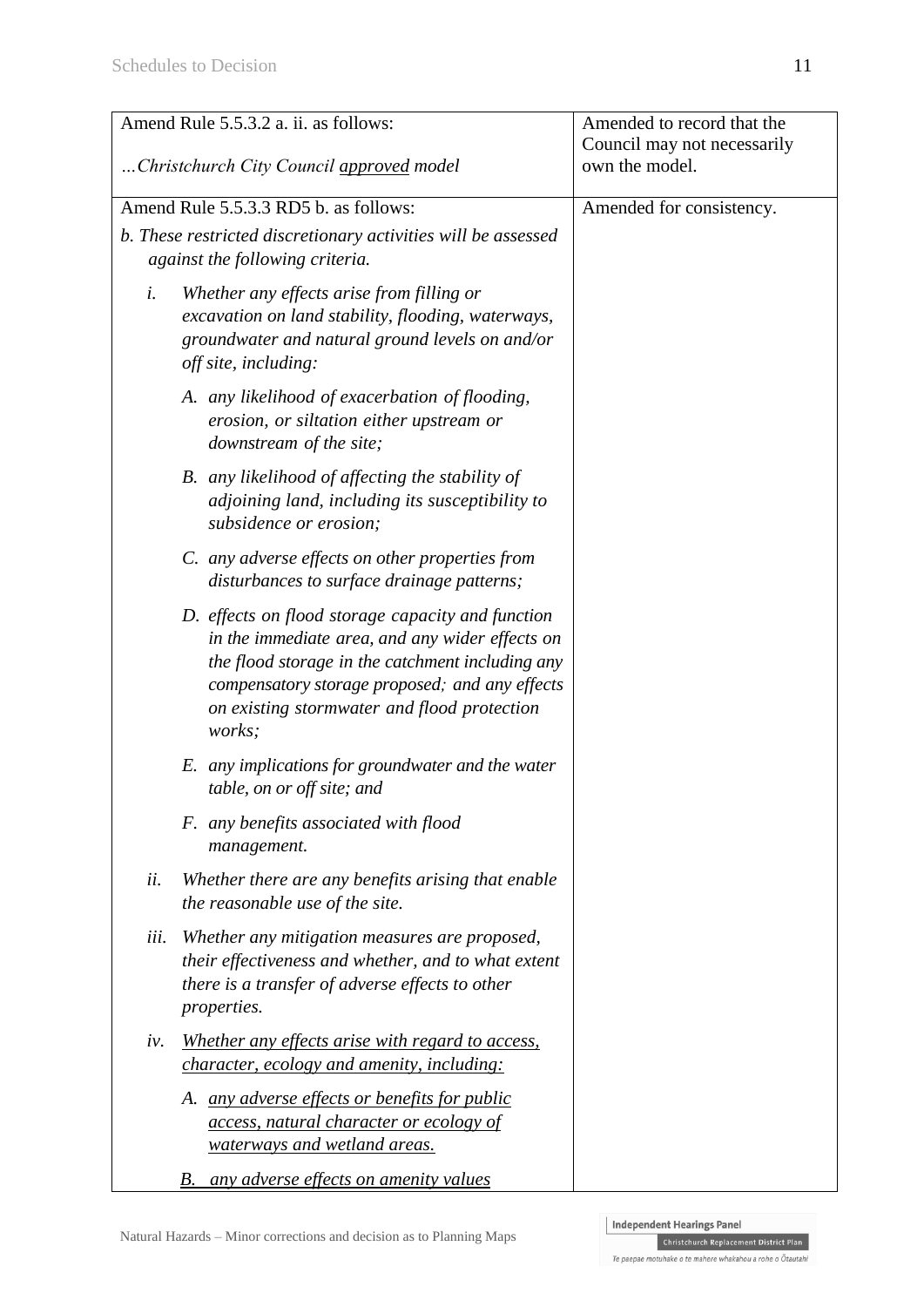| <i>including dust nuisance, visual impact, noise,</i>                                                                                                                                             |                                                                      |
|---------------------------------------------------------------------------------------------------------------------------------------------------------------------------------------------------|----------------------------------------------------------------------|
| vibration and traffic associated with the filling                                                                                                                                                 |                                                                      |
| or excavation.                                                                                                                                                                                    |                                                                      |
| Amend Table 5.5.4.1a Activity specific standard a. as<br>follows:                                                                                                                                 | Amended for clarity.                                                 |
| a. Any filling, excavation or disturbance of soils shall not<br>exceed the standards in Tables 5.5.4.1b or $5.5.4.1c$<br>(whichever applies) under Rule 5.5.4.1.                                  |                                                                      |
| Amend Rule 5.5.5.1 P7 a. as follows:                                                                                                                                                              | Amended for clarity.                                                 |
| a. The maximum volume of filling shall be 20m <sup>3</sup> per site per<br><u>year</u> and a maximum volume of filling of 100m <sup>3</sup> per site<br>within any continuous period of 10 years. |                                                                      |
| Amend Rule 5.5.5.1 P14 a. as follows:                                                                                                                                                             | Directly addresses the purpose<br>of the rule, and provides clarity. |
| a. The residential unit is either                                                                                                                                                                 |                                                                      |
| <i>i.</i> on piles designed to meet the minimum floor level<br>specified in rule 5.4.1; or                                                                                                        |                                                                      |
| ii. has a maximum of $200m^2$ ground floor area.<br>Amend Rule 5.5.5.1 P17 a. as follows:                                                                                                         |                                                                      |
|                                                                                                                                                                                                   | Directly addresses the purpose<br>of the rule, and provides clarity. |
| a. The building:<br><i>i.</i> is on piles designed to meet the minimum floor level<br>specified in rule 5.4.1; or<br>ii. the building has a maximum of 200m <sup>2</sup> ground floor<br>area.    |                                                                      |
| Amend Rule 5.5.5.3 NC3 as follows:                                                                                                                                                                | Amended for consistency.                                             |
| New buildings within a Flood Ponding Management Area<br>shown on the Planning Maps, unless specified in P11, and<br>P13-17 and P19 in Rule 5.5.5.1 or RD2 in Rule 5.5.5.2.                        |                                                                      |
| Amend Rule 5.5.6.1 P6 a. i. as follows:                                                                                                                                                           | Directly addresses the purpose<br>of the rule, and provides clarity. |
| a. The building is:<br><i>i. on piles designed to meet the minimum floor level</i><br>specified in rule 5.4.1; or<br>ii. The building has a maximum ground floor area of<br>$200m^2$ .            |                                                                      |
| Amend Rule 5.5.6.3 NC2 as follows:                                                                                                                                                                | Corrects numbering.                                                  |
| New buildings within a High Flood Hazard Management<br>Area shown on the Planning Maps, unless specified in P1<br>or P4 - P6 or P8 in Rule 5.4.6.1 5.5.6.1, or RD2 in Rule<br>5.5.6.2.            |                                                                      |